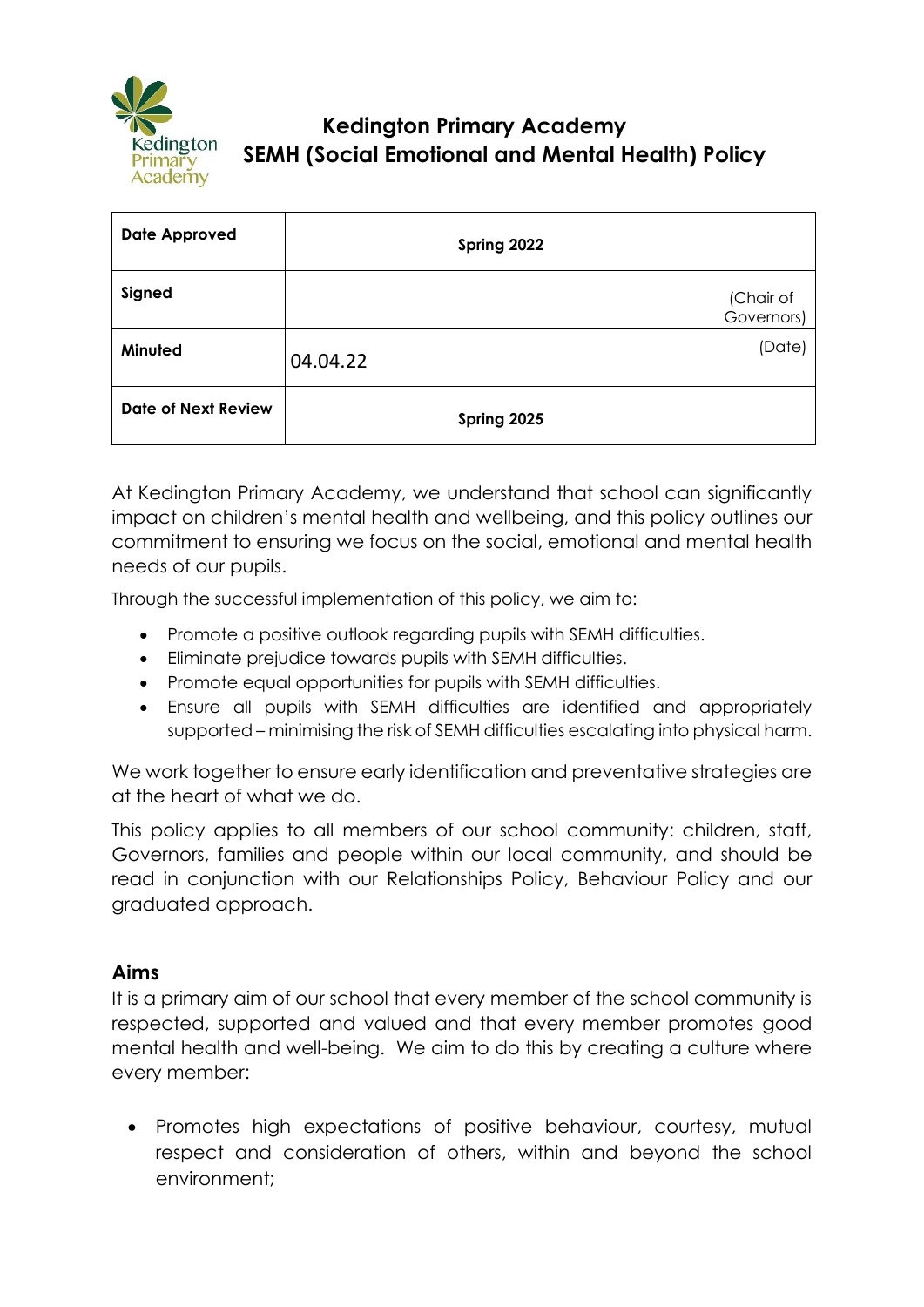- Help all children grow in a safe and secure environment, to become positive, responsible and increasingly independent members of the school community and, ultimately, of wider society;
- Help all children to understand, regulate and manage emotions, and to increasingly show empathy and understanding to others;
- Encourages and celebrates individual strengths and achievements of children and staff;
- Knows how to support staff and children who experience poor mental health.

We will aim to build a community that values kindness, care, respect and empathy for others, and senior leaders will model these core values.

### **Roles and responsibilities**

The school's leadership as a whole is responsible for:

- Using a preventative approach to create a safe and calm environment where mental health problems are less likely to occur, in order to improve the mental health and wellbeing of the school community and instil resilience in pupils. A preventative approach includes teaching pupils about mental wellbeing through the curriculum and reinforcing these messages in our activities and ethos.
- Ensuring that only appropriately trained professionals should attempt to make a diagnosis of a mental health problem.
- Equipping staff with the knowledge required to identify pupils whose behaviour suggests they may be experiencing a mental health problem or be at risk of developing one.
- Raising awareness and employing efficient referral processes in order to help pupils access evidence-based early support and interventions.
- Working effectively with external agencies to ensure the school can provide swift access or referrals to specialist support and treatment.
- Identifying and supporting pupils with SEND, and considering how to use some of the SEND resources to provide support for pupils with mental health difficulties that amount to SEND.
- Identifying where wellbeing concerns represent safeguarding concerns, and ensuring that appropriate safeguarding referrals are made in line with the Child Protection and Safeguarding Policy.

All staff are responsible for:

- Being aware of the signs of SEMH difficulties.
- Being aware that mental health problems can, in some cases, be an indicator that a pupil has suffered or is at risk of suffering abuse, neglect or exploitation.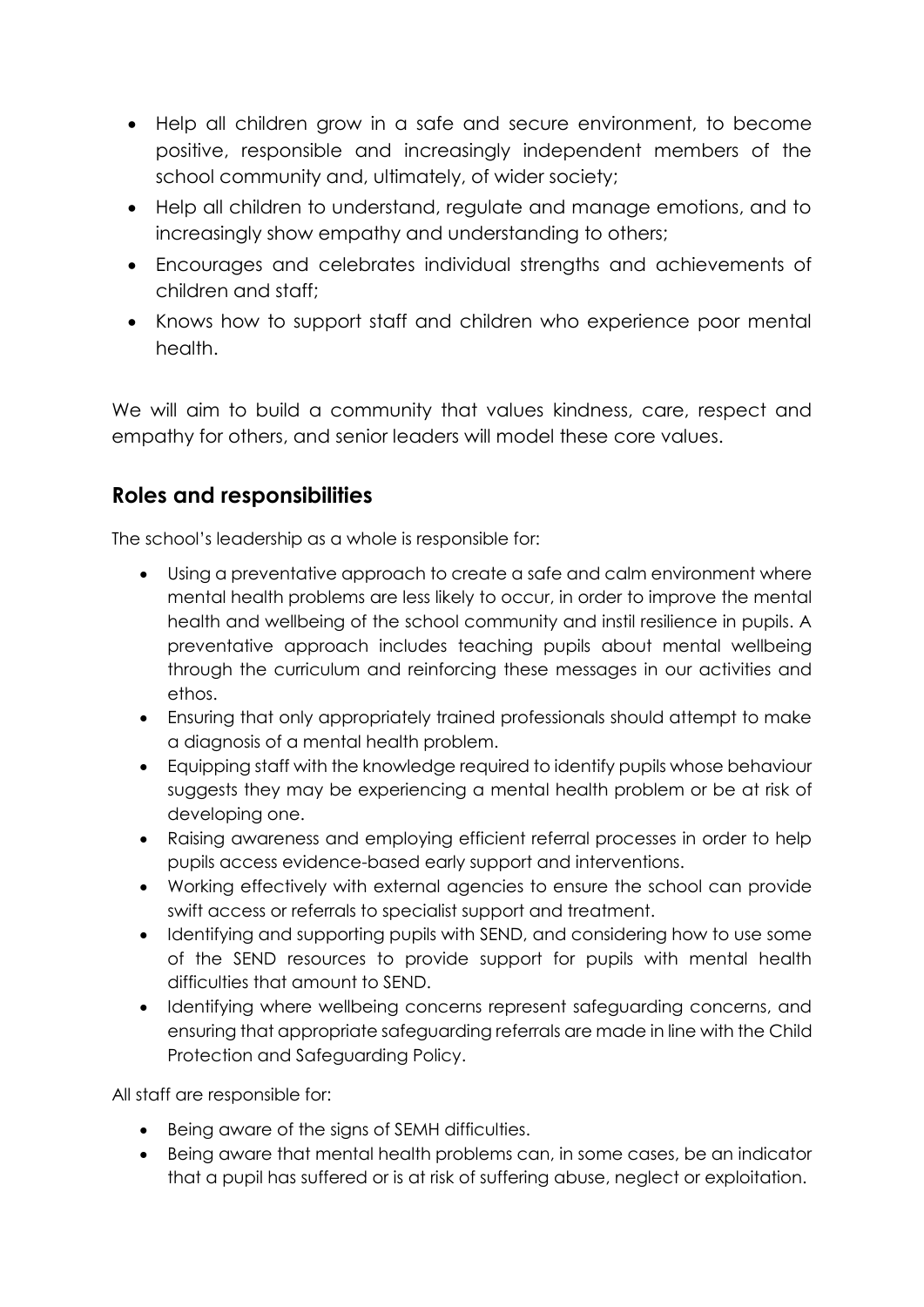- Being aware of the needs, outcomes sought and support provided to any pupils with SEMH difficulties.
- Keeping the relevant school leaders -to-date with any changes in behaviour, academic developments and causes of concern. The relevant figures of authority include: SENCO/headteacher/SEMH lead.

Staff are responsible for:

- Planning and reviewing support for their pupils with SEMH difficulties in collaboration with parents, the SENCO and, where appropriate, the pupils themselves.
- Setting high expectations for every pupil and aiming to teach them the full curriculum, whatever their prior attainment.
- Planning lessons to address potential areas of difficulty to ensure that every pupil achieves their full potential, and that every pupil with SEMH difficulties will be able to study the full national curriculum, or a bespoke curriculum that focuses on '5 Ways to Wellness'.
- Being responsible and accountable for the progress and development of the pupils in their class.

The DSL is responsible for:

- Acting as a source of support, advice and expertise for all staff.
- Liaising with staff on matters of safety, safeguarding and welfare.
- Liaising with the mental health lead and, where available, the Mental Health Support Team, where safeguarding concerns are linked to mental health.

The school works in collaboration with mental health support workers who are trained professionals who act as a bridge between schools and mental health agencies.

#### **Creating a supportive whole-school culture**

The school utilises various strategies to support pupils who are experiencing high levels of psychological stress, or who are at risk of developing SEMH problems, including:

- Teaching about mental health and wellbeing through curriculum subjects such as:
	- PSHE
	- RSHE
- Positive classroom management
- Signposting families and referring children to the West Suffolk Mental Health Support Team
- Working with parents
- Adult support and therapies where needed

The school's Behaviour and Anti-bullying Policy includes measures to prevent and tackle bullying, and contains an individualised, graduated response when behaviour may be the result of mental health needs or other vulnerabilities.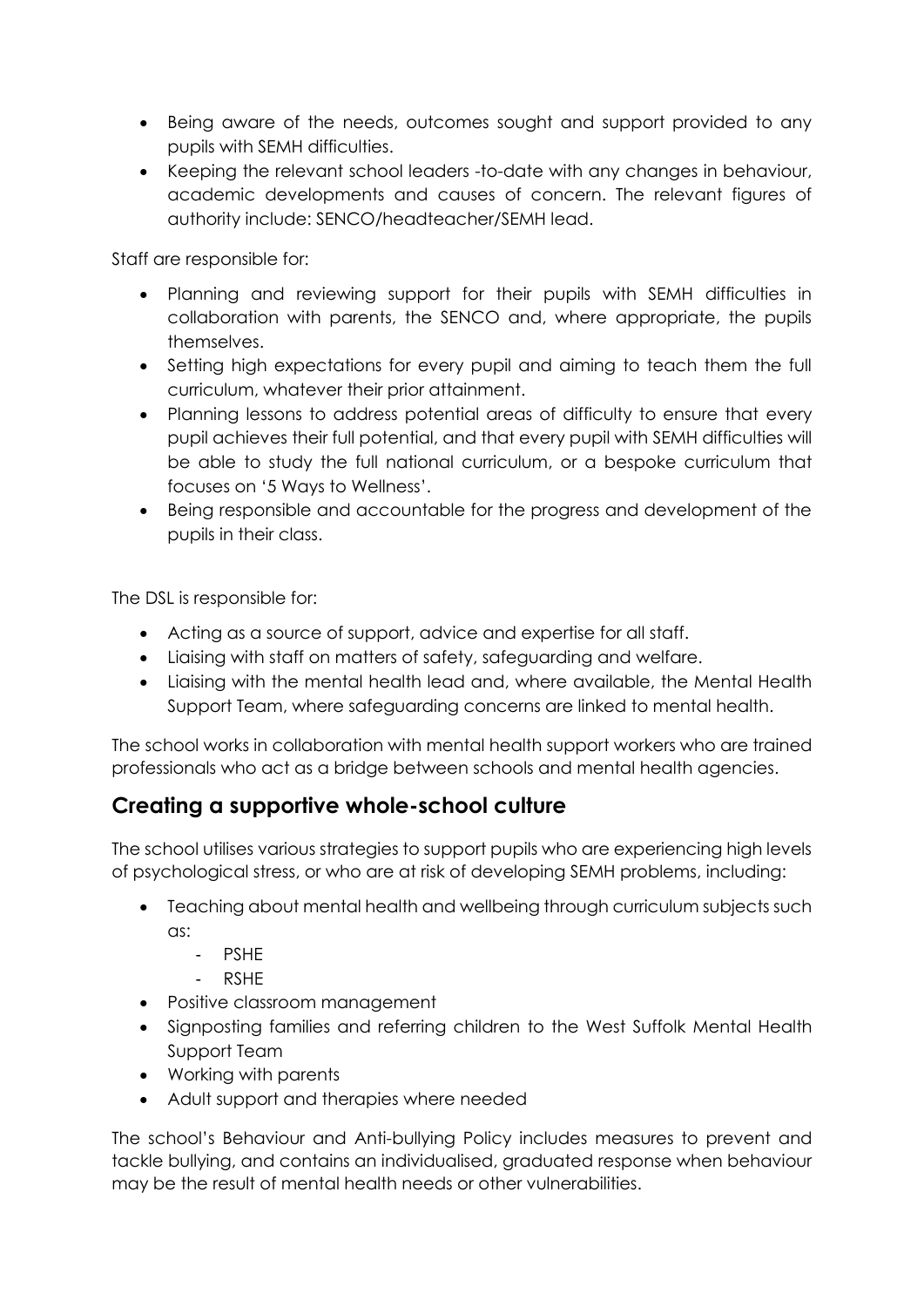## **Identifying signs of SEMH difficulties**

The school is committed to identifying pupils with SEMH difficulties at the earliest stage possible.

Staff are trained to know how to identify possible mental health problems and understand what to do if they spot signs of emerging difficulties.

Staff members are aware of the signs that may indicate if a pupil is struggling with their SEMH. The signs of SEMH difficulties may include, but are not limited to, the following list:

- Anxiety
- Low mood
- Being withdrawn
- Avoiding risks
- Unable to make choices
- Low self-worth
- Isolating themselves
- Refusing to accept praise
- Failure to engage
- Poor personal presentation
- Lethargy/apathy
- Daydreaming
- Unable to make and maintain friendships
- Speech anxiety/reluctance to speak
- Task avoidance
- Challenging behaviour
- Restlessness/over-activity
- Non-compliance
- Mood swings
- Impulsivity
- Physical aggression
- Verbal aggression
- Perceived injustices
- Disproportionate reactions to situations
- Difficulties with change/transitions
- Absconding
- Eating issues
- Lack of empathy
- Lack of personal boundaries
- Poor awareness of personal space

When the school suspects that a pupil is experiencing mental health difficulties, the school will assess the child's difficulties and follow our **Emotional and Mental Health Graduated Response- Tier 2** *(see appendix).* This will also be noted on CPOMS and followed up by SLT or DSL*.*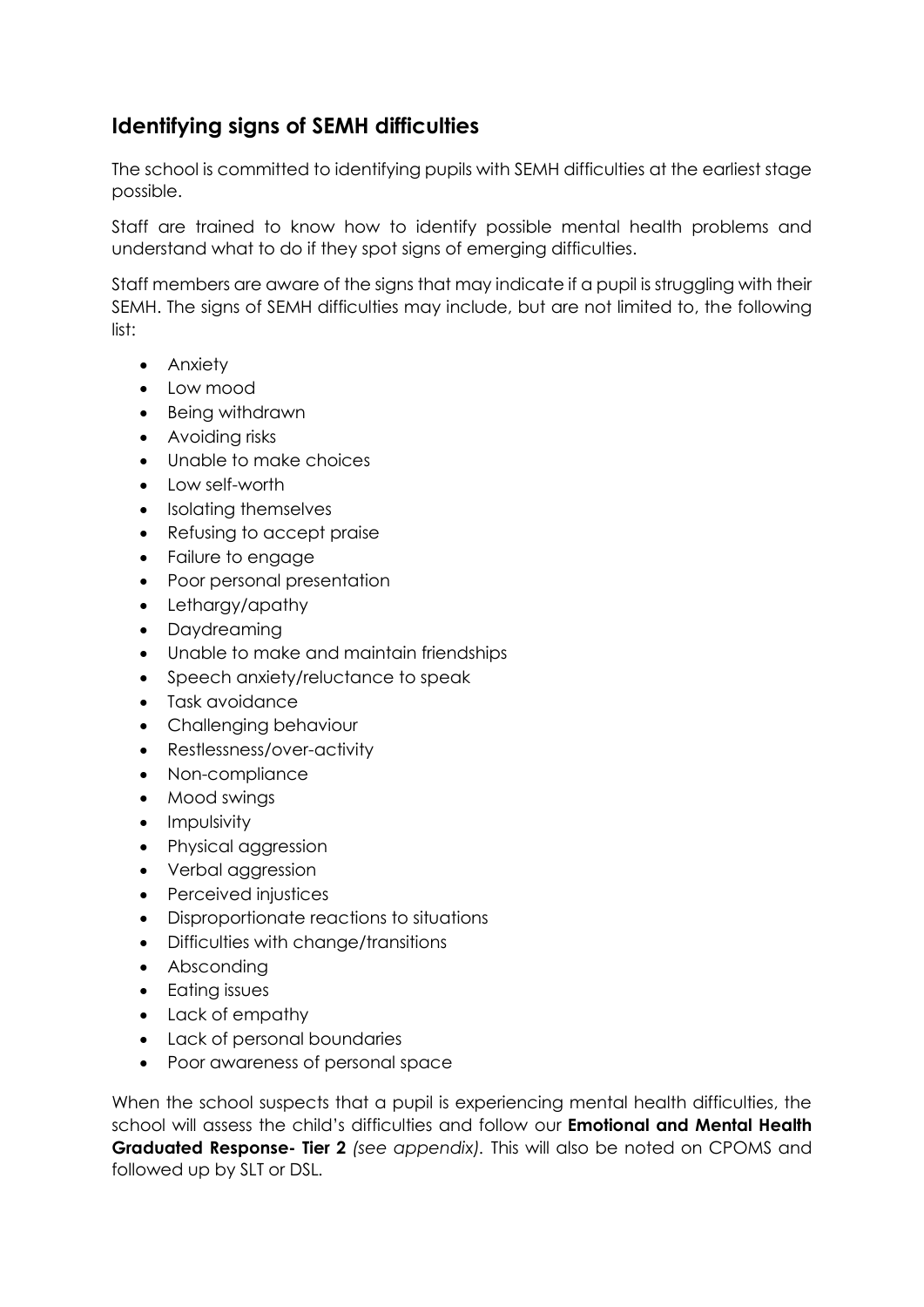Staff members will observe, identify and monitor the behaviour of pupils potentially displaying signs of SEMH difficulties; however, **only medical professionals** will make a diagnosis of a mental health condition.

Pupil assessments may be carried out using Motional as a tool to assess the number of ACEs and subsequent therapies implemented.

# **Adverse childhood experiences (ACEs) and other events that impact pupils' SEMH**

The balance between risk and protective factors is disrupted when traumatic events happen in pupils' lives, such as the following:

- **Loss or separation:** This may include a death in the family, parental separation, divorce, hospitalisation, loss of friendships, family conflict, a family breakdown that displaces the pupil, being taken into care or adopted, or parents being deployed in the armed forces.
- **Life changes:** This may include the birth of a sibling, moving house, changing schools or transitioning between schools.
- **Traumatic experiences:** This may include abuse, neglect, domestic violence, bullying, violence, accidents or injuries.
- **Other traumatic incidents:** This may include natural disasters or terrorist attacks.

The school supports pupils when they have been through ACEs, even if they are not presenting any obvious signs of distress – early help is likely to prevent further problems.

Support may come from the school's existing support systems or via specialist staff and support services. It may also include weekly Emotional Literacy Support (ELSA) sessions and access to a nurture room/lunchtime club if a child is experiencing distress throughout the school day.

Occasionally, adjustments are made to ensure a bespoke provision is in place to meet children with complex needs and whom are struggling to cope in school as a result of their SEMH needs. Bespoke provision is available outside of the classroom and partly, or wholly, a co-constructed 'Well-being Curriculum' may be appropriate for the child (see Wellness Curriculum PPT)

## **SEND and SEMH**

The school recognises it is well-placed to identify SEND at an early stage and works with partner agencies to address these needs. The school's full SEND identification and support procedures are available in the SEND Policy.

Where pupils have certain types of SEND, there is an increased likelihood of mental health problems. For example, children with autism or learning difficulties are significantly more likely to experience anxiety. Early intervention is key to address the underlying causes of disruptive behaviour.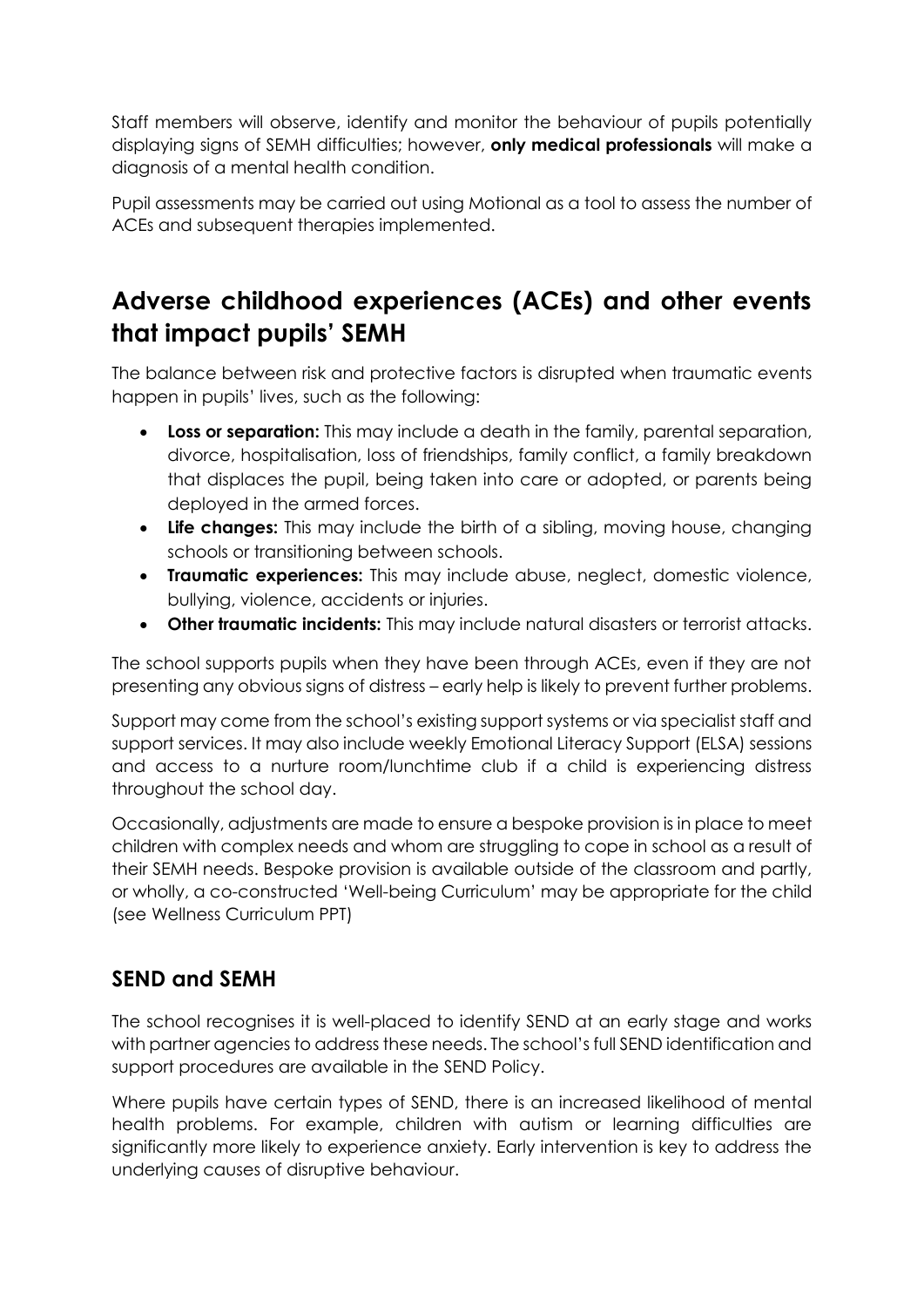The school recognises that not all pupils with mental health difficulties have SEND and the graduated response is used to determine the correct level of support to offer- this is used as good practice throughout the school, regardless of whether or not a pupil has SEND.

All staff understand their responsibilities to pupils with SEND, including pupils with persistent mental health difficulties.

# Vulnerable groups

Some pupils are particularly vulnerable to SEMH difficulties. These 'vulnerable groups' are more likely to experience a range of adverse circumstances that increase the risk of mental health problems. Staff are aware of the increased likelihood of SEMH difficulties in pupils in vulnerable groups and remain vigilant to early signs of difficulties.

Vulnerable groups include the following:

- Pupils who have experienced abuse, neglect, exploitation or other adverse contextual circumstances
- Children in Need
- LAC or previously LAC
- Socio-economically disadvantaged pupils, including those in receipt of, or previously in receipt of, free school meals and the pupil premium

These circumstances can have a far-reaching impact on behaviour and emotional states. These factors will be considered when discussing the possible exclusion of vulnerable pupils.

### **Risk factors and protective factors**

There are a number of risk factors beyond being part of a vulnerable group that are associated with an increased likelihood of SEMH difficulties, these are known as risk factors. There are also factors associated with a decreased likelihood of SEMH difficulties, these are known as protective factors.

The table below displays common risk factors for SEMH difficulties (as outlined by the DfE) that staff remain vigilant of, and the protective factors that staff look for and notice when missing from a pupil:

|              | <b>Risk factors</b>                                                                                                                                                                                                          | <b>Protective factors</b>                                                                                                                                                                            |
|--------------|------------------------------------------------------------------------------------------------------------------------------------------------------------------------------------------------------------------------------|------------------------------------------------------------------------------------------------------------------------------------------------------------------------------------------------------|
| In the pupil | Genetic influences<br>Low IQ and learning disabilities<br>Specific development delay or<br>neuro-diversity<br>Communication difficulties<br>Difficult temperament<br>Physical illness<br>Academic failure<br>Low self-esteem | Secure attachment experience<br>Good communication skills and sociability<br>Humour<br>A positive attitude<br>Experiences of success and achievement<br>Faith or spirituality<br>Capacity to reflect |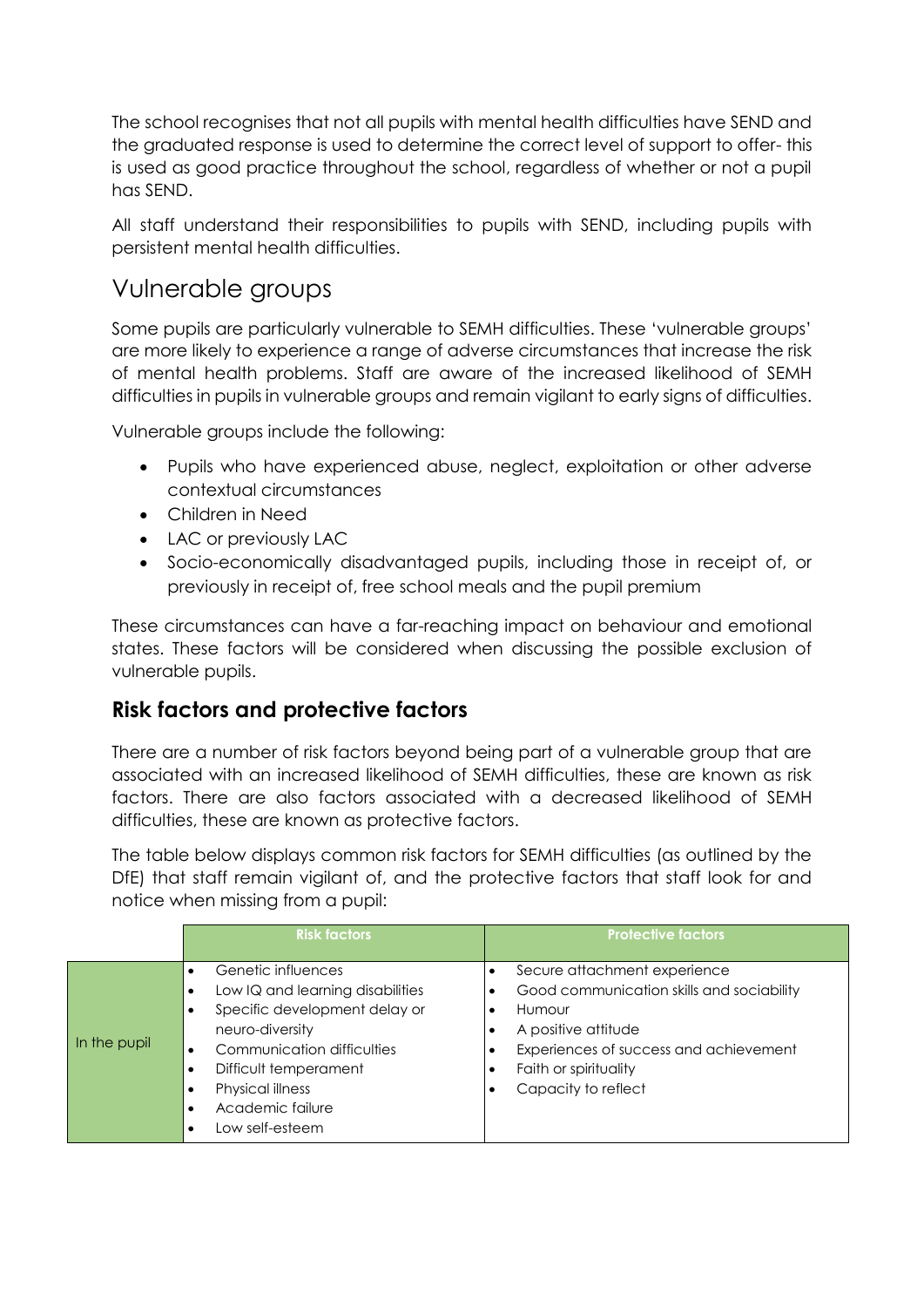| $\bullet$<br>$\bullet$<br>$\bullet$<br>$\bullet$<br>In the pupil's<br>$\bullet$<br>family<br>$\bullet$<br>$\bullet$<br>$\bullet$<br>$\bullet$ | Overt parental conflict including<br>domestic violence<br>Family breakdown (including where<br>children are taken into care or<br>adopted)<br>Inconsistent or unclear discipline<br>Hostile and rejecting relationships<br>Failure to adapt to a child's changing<br>needs<br>Physical, sexual, emotional abuse, or<br>neglect<br>Parental psychiatric illness<br>Parental criminality, alcoholism or<br>personality disorder<br>Death and loss - including loss of<br>friendship | At least one good parent-child relationship (or<br>$\bullet$<br>one supportive adult)<br>Affection<br>$\bullet$<br>Clear, consistent discipline<br>$\bullet$<br>Sign-posting of services to support families<br>$\bullet$<br>Supportive long-term relationships<br>$\bullet$                                                                                                                                                                                                                                                                                                                                                                                                                                                                                                                                                                                                                                                                                                                           |
|-----------------------------------------------------------------------------------------------------------------------------------------------|-----------------------------------------------------------------------------------------------------------------------------------------------------------------------------------------------------------------------------------------------------------------------------------------------------------------------------------------------------------------------------------------------------------------------------------------------------------------------------------|--------------------------------------------------------------------------------------------------------------------------------------------------------------------------------------------------------------------------------------------------------------------------------------------------------------------------------------------------------------------------------------------------------------------------------------------------------------------------------------------------------------------------------------------------------------------------------------------------------------------------------------------------------------------------------------------------------------------------------------------------------------------------------------------------------------------------------------------------------------------------------------------------------------------------------------------------------------------------------------------------------|
| $\bullet$<br>$\bullet$<br>$\bullet$<br>$\bullet$<br>$\bullet$<br>$\bullet$<br>$\bullet$<br>In the school                                      | <b>Bullying including online (cyber</b><br>bullying)<br>Discrimination<br>Breakdown in or lack of positive<br>friendships<br>Deviant peer influences<br>Peer pressure<br>Peer-on-peer abuse<br>Poor pupil-to-teacher/school staff<br>relationships                                                                                                                                                                                                                                | Clear policies on behaviour and bullying<br>$\bullet$<br>Staff behaviour and relationships policy<br>$\bullet$<br>'Open door' policy for children to raise<br>$\bullet$<br>problems and 'I wish my teacher knew'<br>A whole-school approach to promoting good<br>$\bullet$<br>mental health<br>Good pupil-to-teacher/school staff<br>$\bullet$<br>relationships including an emotionally available<br>adult<br>Ongoing CPD for staff on Trauma and ACEs<br>$\bullet$<br>Positive classroom management<br>$\bullet$<br>A sense of belonging<br>$\bullet$<br>Regular opportunities to share feelings and<br>$\bullet$<br>worries<br>Positive peer influences<br>$\bullet$<br>Positive friendships<br>$\bullet$<br>Effective safeguarding and child protection<br>$\bullet$<br>policies<br>ELSA support and nurture including for<br>$\bullet$<br>lunchtimes<br>An effective early help process<br>$\bullet$<br>Understand their role in, and are part of,<br>$\bullet$<br>effective multi-agency working |

### **SEMH intervention and support**

The curriculum for PSHE and RSHE focusses on promoting pupils' resilience, confidence and ability to learn.

Positive classroom management and working in small groups is utilised to promote positive behaviour, social development and high self-esteem.

ELSA sessions are offered to pupils who require it, and the relevant external services are utilised where appropriate; For example, support from a Senior Mental Health Practitioner.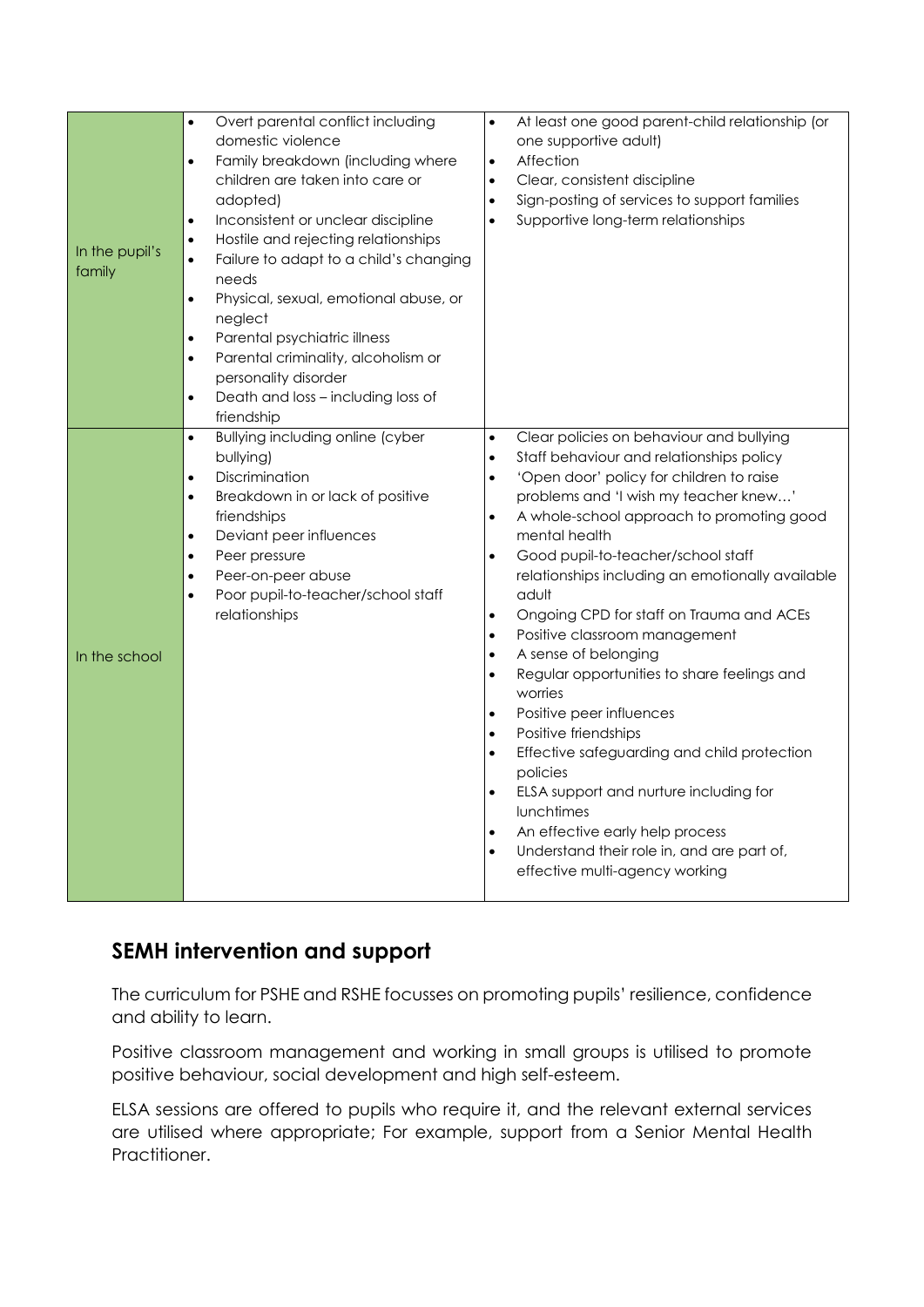Informal support such as Lego therapy and Social Stories are also used to support children with SEMH needs. Where appropriate, parents have a direct involvement in any intervention regarding their child.

An emotionally available adult is used to encourage and support all pupils in school so they have someone to talk to and share their worries.

Well-established nurture groups are in place to address any emerging SEMH difficulties in pupils, including a Wellness Curriculum where needed.

Staff are given regular training on Trauma and a trained TISUK practitioner is available for further support.

### **Building positive relationships: children and staff**

It is a professional responsibility for all our staff to build positive and supportive relationships with pupils, parents and colleagues they work with.Teachers and support staff are role models here for children and other adults. They understand the importance of building positive relationships with everyone and that every interaction in an intervention.

We are committed to preparing good relationsips by:

- Seeing each other as an individual, with strengths, needs and different windows of tolerance
- Understand how the brain works and the flight/fight response when 'flipping the lid' has occurred
- Ensuring we have a secure understanding of the social and emotional development of children, and can apply this to our relationships-led approach
- Ensuring that the physcial environment of our school represents a place of psychological safety for our children

We commit to building and maintaining good relationships by:

- Meeting and greeting pupils at the door in the mornings and after key transitions such as playtimes and PE sessions.
- We prepare children in advance of changes (such as different teachers or changes in the timetable) using social stories or whole-class circle time.
- We act light-hearted, positive, joyful, and kind in our tone of voice and our body and facial expressions. We avoid harsh voices, shouting or shaming of any kind.
- We use our words, tones, facial expressions and non-verbal communication in ways with soothe and calm. We apply the same approach to colleagues and parents, whether it is verbally, or through email and messages.
- Being accepting of other people's views, opinions, feelings and practices.
- Being curious about other people's lives, behaviours, reactions and noticing when things are different or have changed.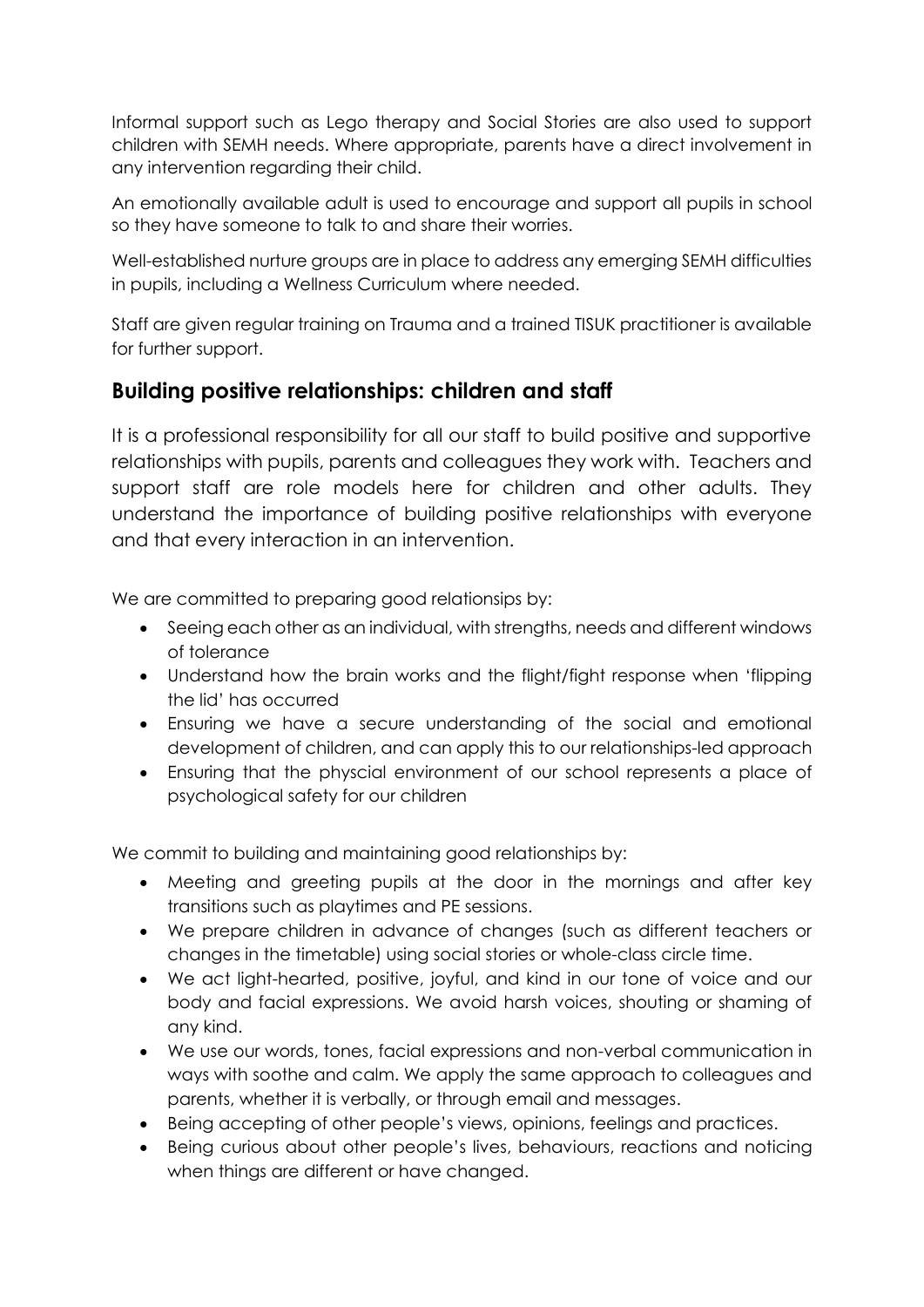- Being empathetic and having compassion by being attuned as far as we can to other people's moods.
- Ensuring consistency and fairness.
- Providing opportunities across the school day to develop peoples' ability to see themselves, their relationships and the world more positively.
- Modelling the positive attitudes, values and behaviour expected of everyone in the community.

We commit to repairing good relatonships by:

- Using restorative conversations to repair and restore a relationship. With children, we use cartoon conversations as a stragety for building trust and learning from mistakes, and in line with our behaviour policy, we encourage children to complete and discuss 'Take Time to Think'
- Apologising when we have made a mistake
- SLT looking for reasons behind difficulties and acting

#### *(Also see Relationships Policy)*

#### **Working with alternative provision (AP) settings**

The school works with AP settings to develop plans for reintegration back into the school where appropriate.

The school shares information with AP settings that enables clear plans to be developed to measure pupils' progress towards reintegration into mainstream schooling, further education or employment. These plans link to EHC plans for pupils with SEND.

#### **Working with parents**

The school works with parents wherever possible to ensure that a collaborative approach is utilised. The school ensures that pupils and parents are aware of the mental health support services available from the school and are signposted to these through ClassDojo and newsletters.

Parents and pupils are expected to seek and receive support elsewhere, including from their GP, NHS services such as the Well-being Hub, trained professionals working in CYPMHS, and other sources.

### **Safeguarding**

All staff are aware that SEMH issues can, in some cases, be an indicator that a pupil has suffered or is at risk of suffering abuse, neglect or exploitation.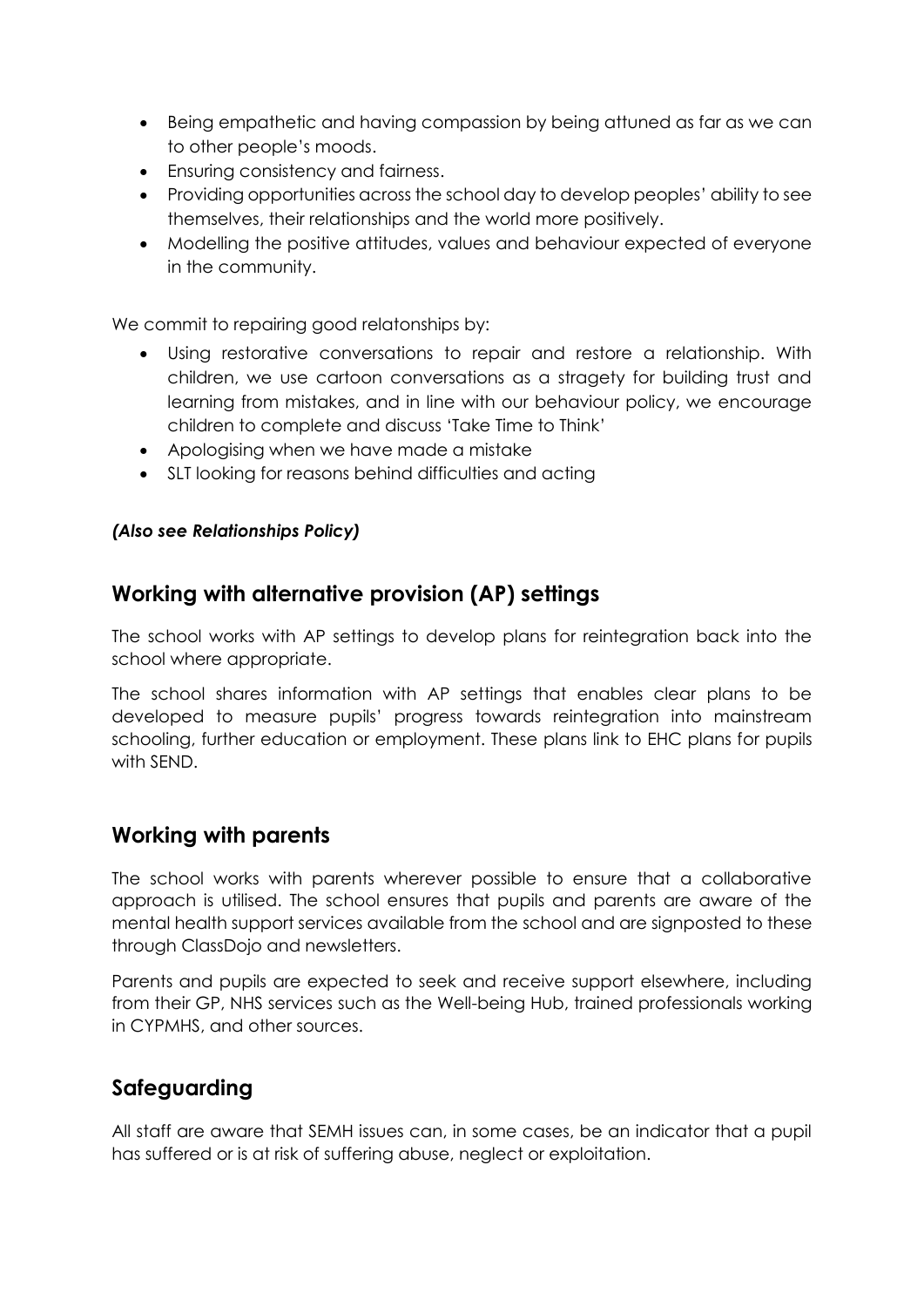If a staff member has a SEMH concern about a pupil that is also a safeguarding concern, they take immediate action in line with the Child Protection and Safeguarding Policy and speak to the DSL or deputy DSL.

#### **Monitoring and review**

The policy is reviewed on a biennial basis by the Senior Mental Health Lead (Mrs H Ahlquist) in conjunction with the governing body − any changes made to this policy are communicated to all members of staff.

This policy is reviewed in light of any serious SEMH-related incidents and should be read in conjunction with the school's behaviour policy and relationships policy.

All members of staff are required to familiarise themselves with this policy as part of their induction programme.

The next scheduled review date for this policy is February 2024.